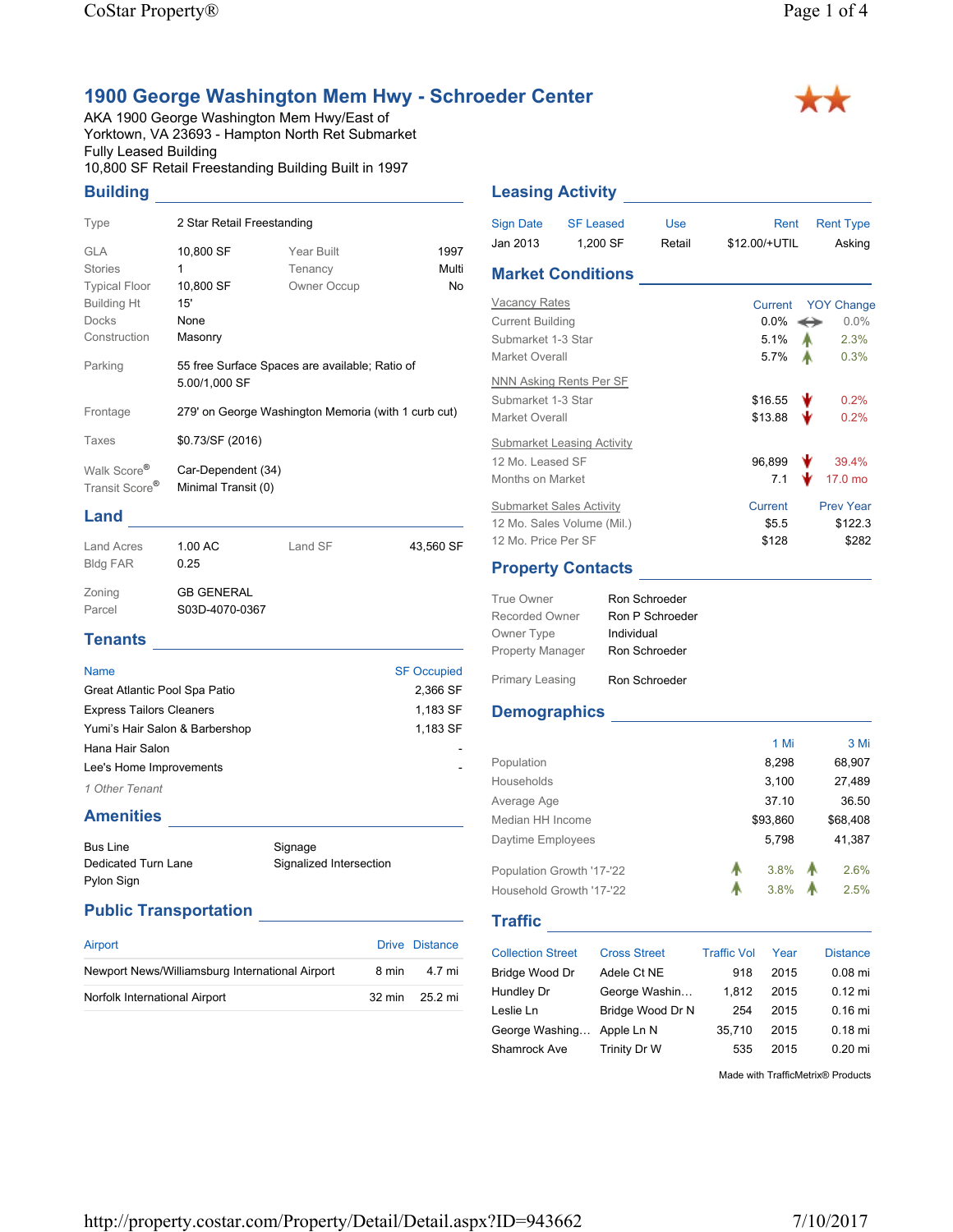#### CoStar Property® Page 2 of 4

| 2nd Address       | 1900 George Washington Mem Hwy             |
|-------------------|--------------------------------------------|
| Zip               | 23693                                      |
| Submarket         | Hampton North Ret                          |
| Submarket Cluster | Peninsula Ret                              |
| Market            | Hampton Roads                              |
| County            | York                                       |
| State             | Virginia                                   |
| <b>CBSA</b>       | Virginia Beach-Norfolk-Newport News, VA-NC |
| <b>DMA</b>        | Norfolk-Portsmouth-Newport News, VA-NC     |

### **Location Assessment Assessment**

| 2016 Assessment    |             |            |
|--------------------|-------------|------------|
| Improvements       | \$540.400   | \$50,04/SF |
| Land               | \$515,000   | \$11.82/SF |
| <b>Total Value</b> | \$1,055,400 | \$24.23/SF |

*Property ID: 943662*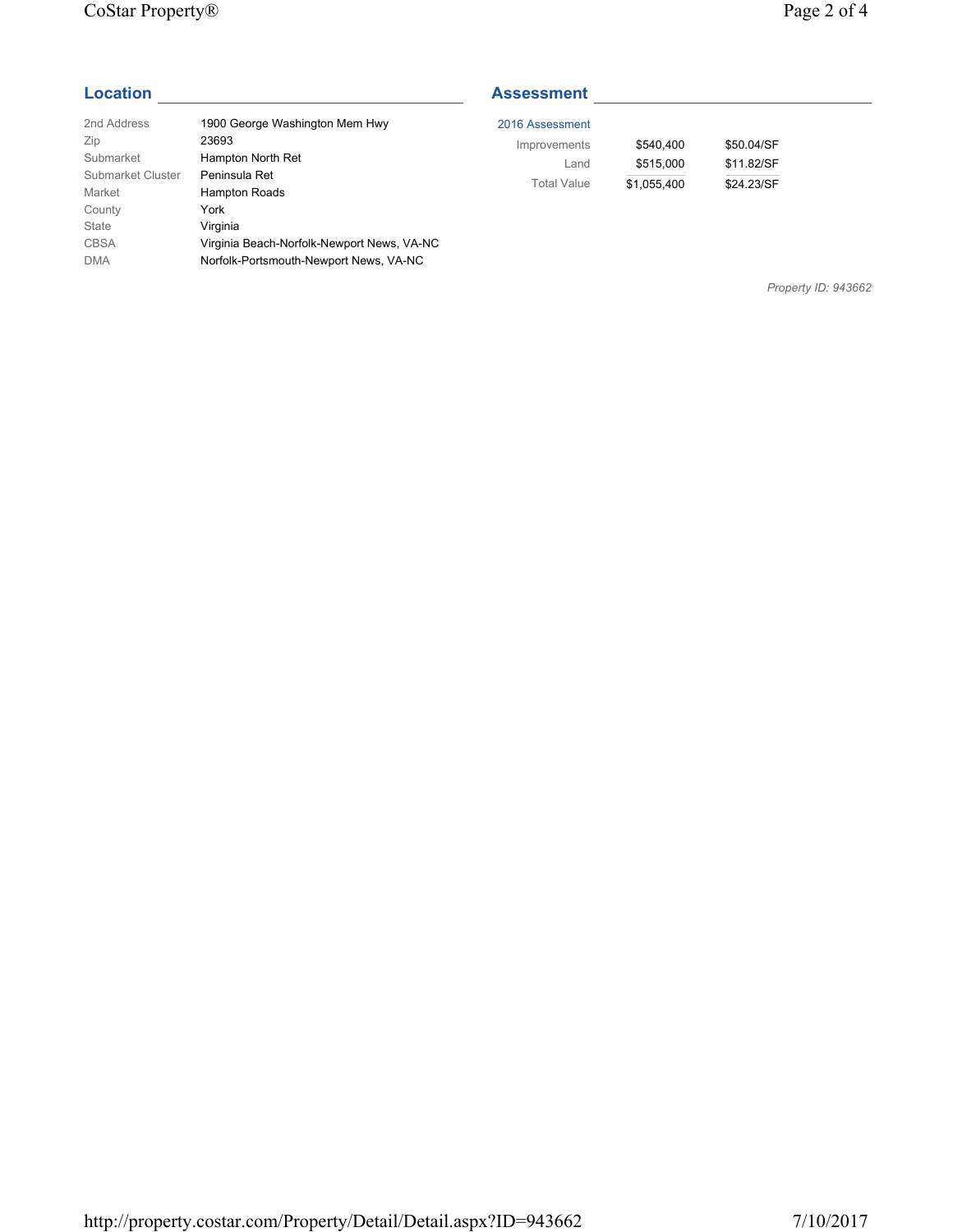# **Building Images**









Building Photo **Building Photo**